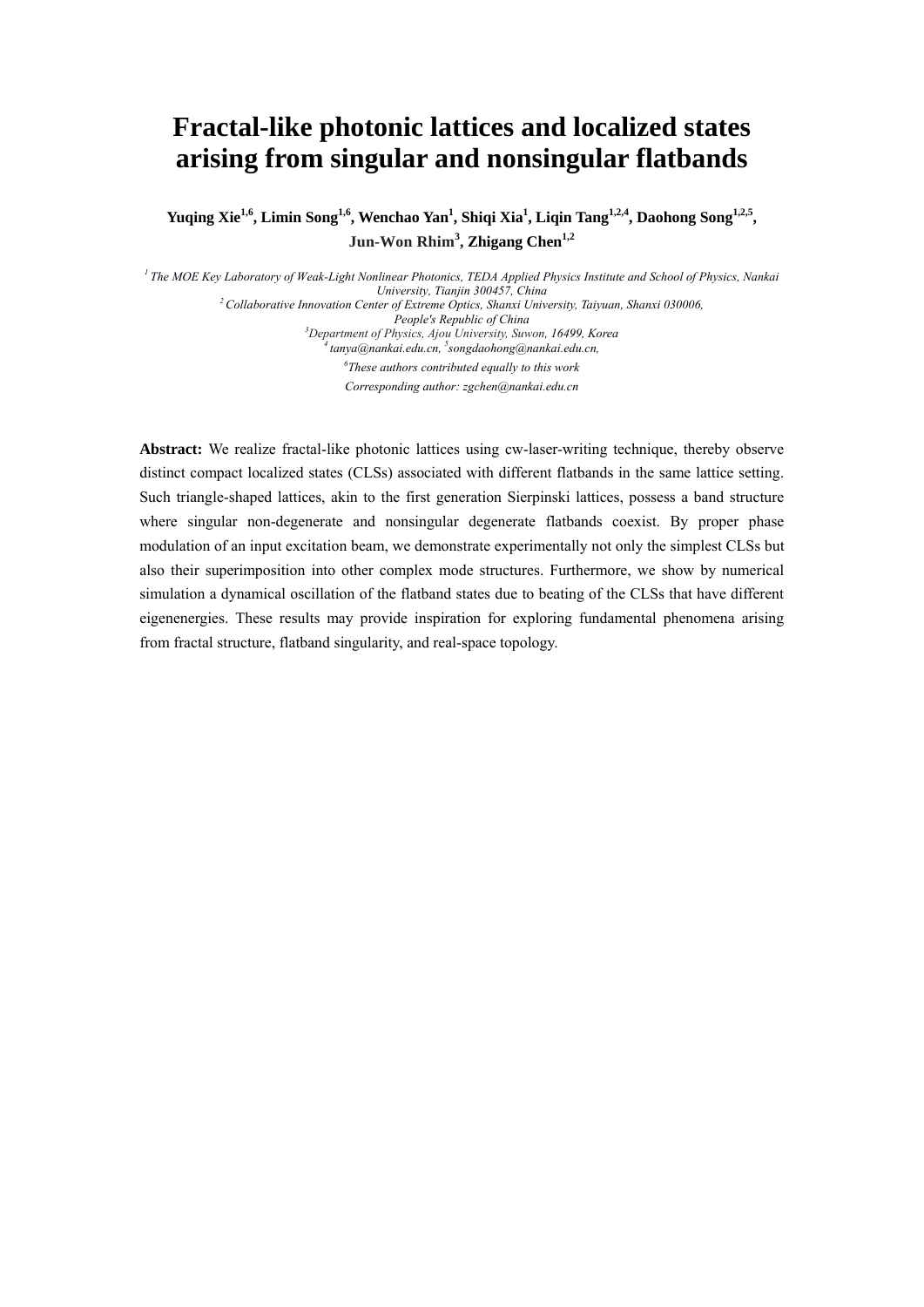#### **I. Introduction**

The concept of flatband, as developed in condensed matter physics to describe certain geometrically frustrated lattices, was introduced into the realm of photonics by making an analogy between the electronic hopping and photonic coupling[1-4]. A flatband is a completely dispersion-free energy band covering the entire Brillouin Zone. Its localized nature is explained by the existence of special eigenmodes of the flatband - the so-called "compact localized states (CLSs)", which is usually stabilized by certain destructive quantum interference hosted by the given flatband lattice model[5]. Such CLSs have been realized in a number of experiments, including photonic Lieb lattices established by femtosecond laser-writing in glass[6, 7] and flatband Lieb and Kagome lattices optically induced in nonlinear crystals[8-10]. In recent years, flatband lattices have been employed to explore a variety of intriguing fundamental phenomena, such as those related to Landau-Zener Bloch oscillations[11], Moiré-lattice light localization[12], nontrivial topology and Floquet topological insulators[13-15], non-Hermiticity-induced PT-symmetry[16], and quantum distance and anomalous Landau levels[17]. Endeavors towards understanding the CLS completeness and Bloch wave singularities have unveiled the existence of unconventional flatband states – the noncontractible loop states (NLSs), as a manifestation of singular flatbands and nontrivial real-space topology[18-22].

Despite those efforts, most of research has focused on lattices with a flatband that is not isolated but rather "crossed" or "touched" by a dispersive band, such as Kagome and Lieb lattices. In addition, the previously established flatband lattices (either with a single or multiple flatbands) have a tight-binding Hamiltonian that exhibits only nondegenerate eigenvalue for each flatband. Recently, however, isolated flatbands[23] have attracted an increased attention[24, 25]. In particular, a fractal-like lattice structure was theoretically proposed, in which both isolated and non-isolated flatbands co-exist[26]. In fact, it was predicted that such a fractal-like lattice, as constructed from the well-known Sierpinski gasket fractal-network[26], could host multiple flatbands with even nonsingular but degenerate flatbands, and could lead to the understanding of nontrivial topological states in electronic fractal systems[15]. For a physically realizable photonic system, Floquet topological insulators in a fractal-dimensional lattice consisting of helical waveguides were also proposed[14]. Nevertheless, to our knowledge, a fractal or fractal-like lattice with nontrivial flatbands has not yet been realized in any experiment thus far, especially with respect to the characteristics of its flatband states.

In this Letter, we report experimental demonstration of fractal-like photonic lattices with coexisting three flatbands by use of a continuous-wave (cw) laser-writing technique to write waveguides one by one in a nonlinear crystal. Furthermore, under proper excitation condition, we observe compact localized flatband states distinct from each flatband. Specifically, one is singular nondegenerate and the other two are nonsingular degenerate, which is of particular interest since such a lattice structure, never been realized experimentally in any system before, can serve as a platform to explore the interplay between fractal structure, flatband singularity, and nontrivial topology. We measure both the intensity pattern and phase structure associated with the CLSs of each flatband, along with discussion about their superposition to form more complex localized structures or undergo dynamical oscillations.

### **II. The lattice model and the band structure**

In Fig. 1(a), different generations of a Sierpinski gasket for building the fractal-network are illustrated. In this work, we use the generation  $l=1$  Sierpinski gasket as the unit cell to construct a fractal-like edge-centered triangular lattice (ECTL)[26]. The geometry of such a fractal-like ECTL is shown in Fig. 1(b), and a typical laser-written lattice structure corresponding to Fig. 1(b) is shown in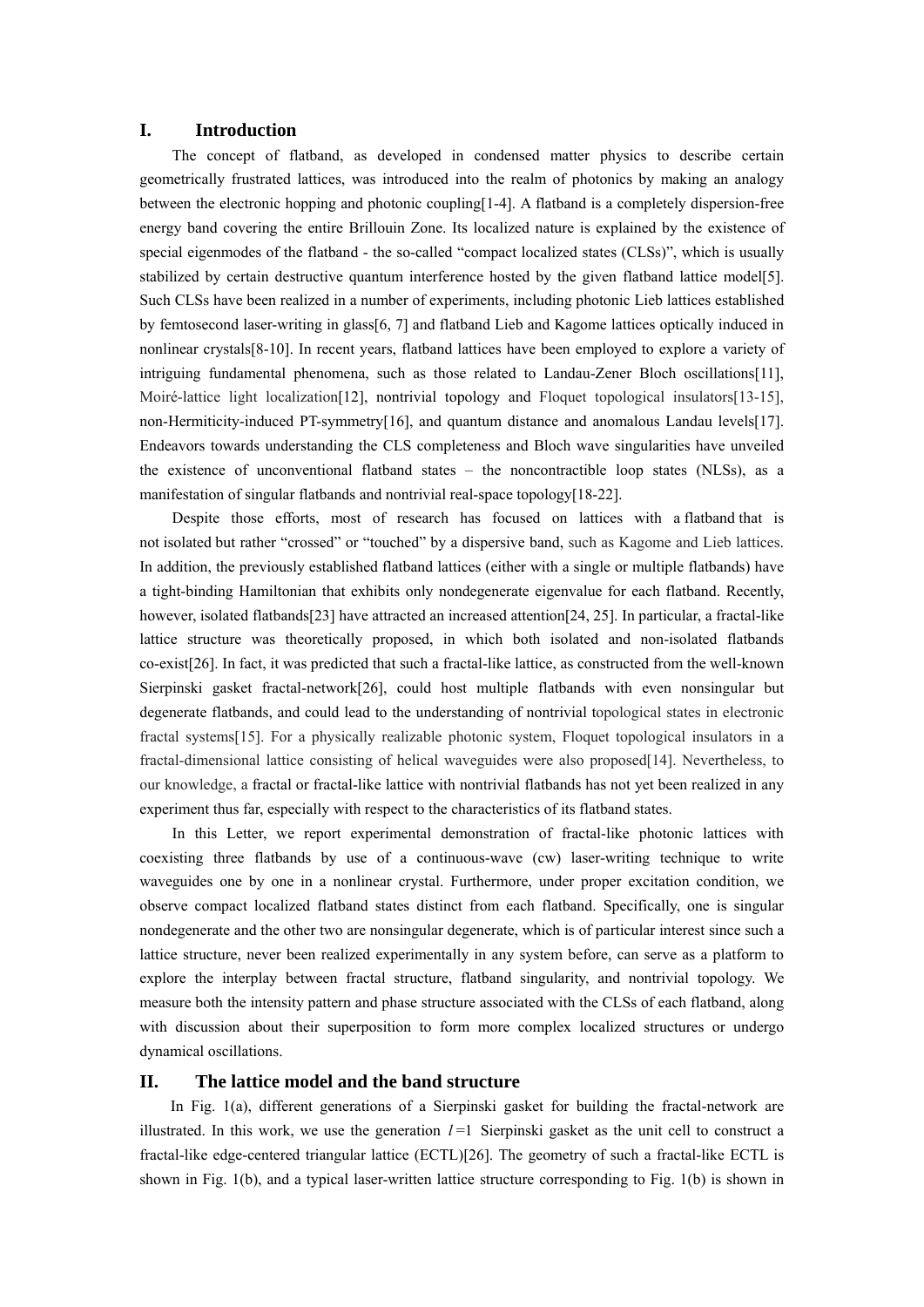Fig. 1(c). Different from the common triangle lattice or the kagome lattice, there are six sites per unit cell. A light beam propagating in such a 2D lattice is governed by the following Schrödinger-type paraxial wave equation[8, 12, 27, 28]

$$
i\frac{\partial\psi(x,y,z)}{\partial z} = -\left(\frac{1}{2k_0}\nabla^2_{\perp} + \frac{k_0\Delta n(x,y)}{n_0}\right)\psi(x,y,z) \equiv H_0\psi(x,y,z),\tag{1}
$$

where  $\psi(x, y, z)$  is the electric field envolope of the probe beam, *z* is the longitudinal propagation distance,  $\nabla^2_{\perp} = \partial_x^2 + \partial_y^2$  is the transverse Laplacian,  $k_0$  is the wavenumber, and  $n_0$  is the background refractive index of the medium. ∆*n* is the periodic refractive index change which is constructed by the cw-laser-writing technique in a bulk nonlinear photorefracive crystal

$$
\Delta n(x,y) = -\frac{1}{2}n_0^3 y_{33} \frac{E_0}{1 + I(x,y)},
$$
\n(2)

where  $I(x,y) = I_0 \left[ \sum_{m,n} \exp \left[ \left( -\left( x - x_m \right)^2 - \left( y - y_n \right)^2 \right) / w^2 \right] \right]^2$  is the intensity pattern of a series of superimposed Gaussian beams, which describes the fractal-like ECTL sturcutre.  $\gamma_{33}$  is the electro-optic coefficient and  $E_0$  is the bias field.

In Eq. (1),  $H_0$  is a continuum Hamilton for light propagation in the photonic lattice. Under the tight-binding approximation which only considers the nearest-neighbor coupling of the waveguides, the corresponding discrete tight-binding Hamiltonian in the *k*-space can be written as [20, 26]

$$
H_{TB} = t \begin{pmatrix} 0 & e^{ik_2} & e^{ik_3} & 1 & 1 & 0 \\ e^{-ik_2} & 0 & e^{-ik_1} & 1 & 0 & 1 \\ e^{-ik_3} & e^{ik_1} & 0 & 0 & 1 & 1 \\ 1 & 1 & 0 & 0 & 1 & 1 \\ 1 & 0 & 1 & 1 & 0 & 1 \\ 0 & 1 & 1 & 1 & 1 & 0 \end{pmatrix},
$$
\n(3)

where *t* is the nearest-neighbor coupling constant, and we assume that  $t=1$  for simplicity.  $k_s = k \cdot$  $a_s$  ( $s=1,2,3$ ),  $a_1=(1,0)$ ,  $a_2=(1/2,\sqrt{3}/2)$ ,  $a_3=a_2-a_1$ ,  $k=(k_x,k_y)$ . The key properties of the fractal-like ECTL are manifested in the tight-binding model  $H_{TB}$ . Solving the eigenvalue problem

$$
H_{TB}|\beta_n, \mathbf{k}\rangle = \beta_n |\beta_n, \mathbf{k}\rangle,\tag{4}
$$

in which the eigenvector is denoted as

$$
|\beta_n, \mathbf{k}\rangle = (A_k, B_k, C_k, D_k, E_k, F_k)^T,\tag{5}
$$

we obtain

$$
\beta_n (\beta_n + 2)^2 (\beta_n^3 - 4 \beta_n^2 + 6 - 2Q) = 0, \tag{6}
$$

where *n* (*n*=1, ...,6) is the band index,  $Q = \sum_{s=1}^{3} \cos k_s$ , and the components of  $|\beta_n, k\rangle$  represent the amplitudes of the eigenstate at A to F sites in the Bloch basis. The explicit form of eigenenergies of  $H_{TB}$  (as a function of  $k_x$  and  $k_y$ ), which form the band structure (dispersion relation), are given by

$$
\beta_1 = \frac{4}{3} + \frac{16}{3\Delta} + \frac{\Delta}{3},\tag{7}
$$

$$
\beta_2 = \frac{4}{3} - \frac{8(1-\sqrt{3}i)}{3\Delta} - \frac{(1+\sqrt{3}i)\Delta}{6},
$$
\n(8)

$$
\beta_3 = 0,\tag{9}
$$

$$
\beta_4 = \frac{4}{3} - \frac{8(1+\sqrt{3}i)}{3\Delta} - \frac{(1-\sqrt{3}i)\Delta}{6},\tag{10}
$$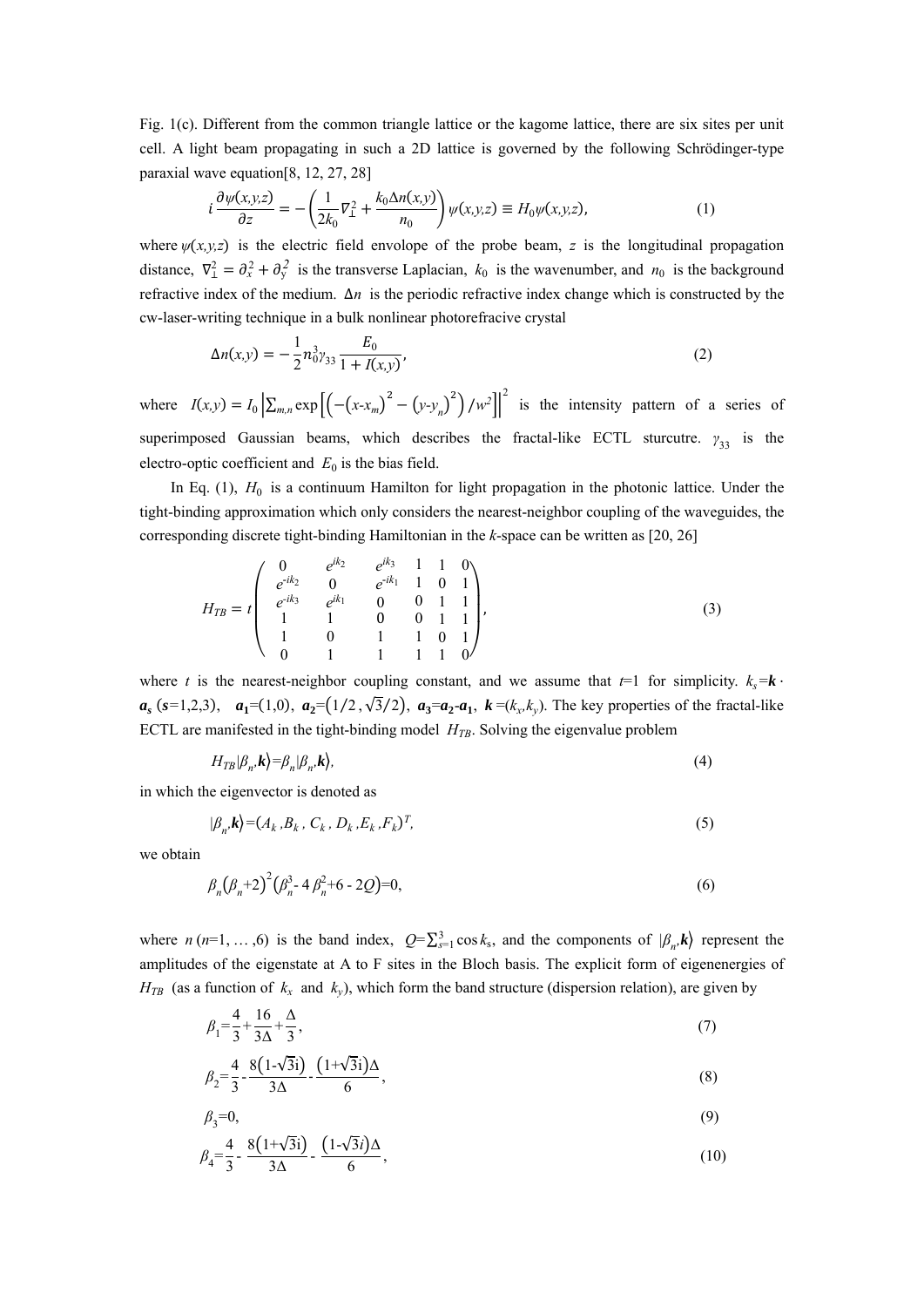$$
\beta_5 = \beta_6 = -2,\tag{11}
$$

 $1/3$ 

where



Fig. 1. (a) Illustration of different generation (indicated by *l*) Sierpinski gasket fractal-network. (b) Schematic of the fractal-like ECTL, where the building blocks (unite cells) are the first-generation  $(l=1)$  SPG fractal geometry.  $a_1$  and  $a_2$  are the primitive vectors in real space. (c) Experimental fractal-like photonic ECTL established with the cw-laser-writing technique. (d) Band structure from tight-binding model, where there are six bands which are marked by  $\beta_{1-6}$ . (e) Band structure plotted along high-symmetry points. The gray region denotes the band gaps. (f) 3D illustration of the fractal-like photonic ECTL, through which the excitation beam is launched along the longitudinal *z*-direction.

The calculated 2D band structure of the fractal-like ECTL in the first Brillouin zone (BZ) is displayed in Fig.1(d) and Fig.1(e). We find that the ECTL possesses three dispersive bands and three flat-bands, as was previously reported[26], including two degenerate nonsingular flatbands with the eigenvalues *β*= -2 and a nondegenerate flatband with *β*= 0. The two degenerate flatbands have the minimum propagation constant, so they are located in the bottom of the spectrum, completely isolated from other bands. We note that the ECTL is one of few realistic spinless models hosting degenerate flatbands in the sense that this model consists only of nearest hopping processes while other known degenerate flat band models, such as the third nearest hopping model on the Kagome lattice, usually contain unrealistic hopping processes [18, 20, 29]. On the other hand, the nondegenerate singular flatband touches two linearly dispersive bands at the center Γ point of the first BZ, forming a pseudospin-1 Dirac-like cone as that in Lieb and super-honeycomb lattices [19, 22, 30].

#### **III. Results**

Although flatband localization has been realized in a variety of lattices, such as Lieb[19], Kagome[21] and super-honeycomb lattices[22], all of which have only one non-degenerate singular flat band. In fact, there are very few studies on flatband photonic lattices with multiple flatbands or flatband degeneracy. Here, we use fractal-like photonic ECTL as an example to explore the properties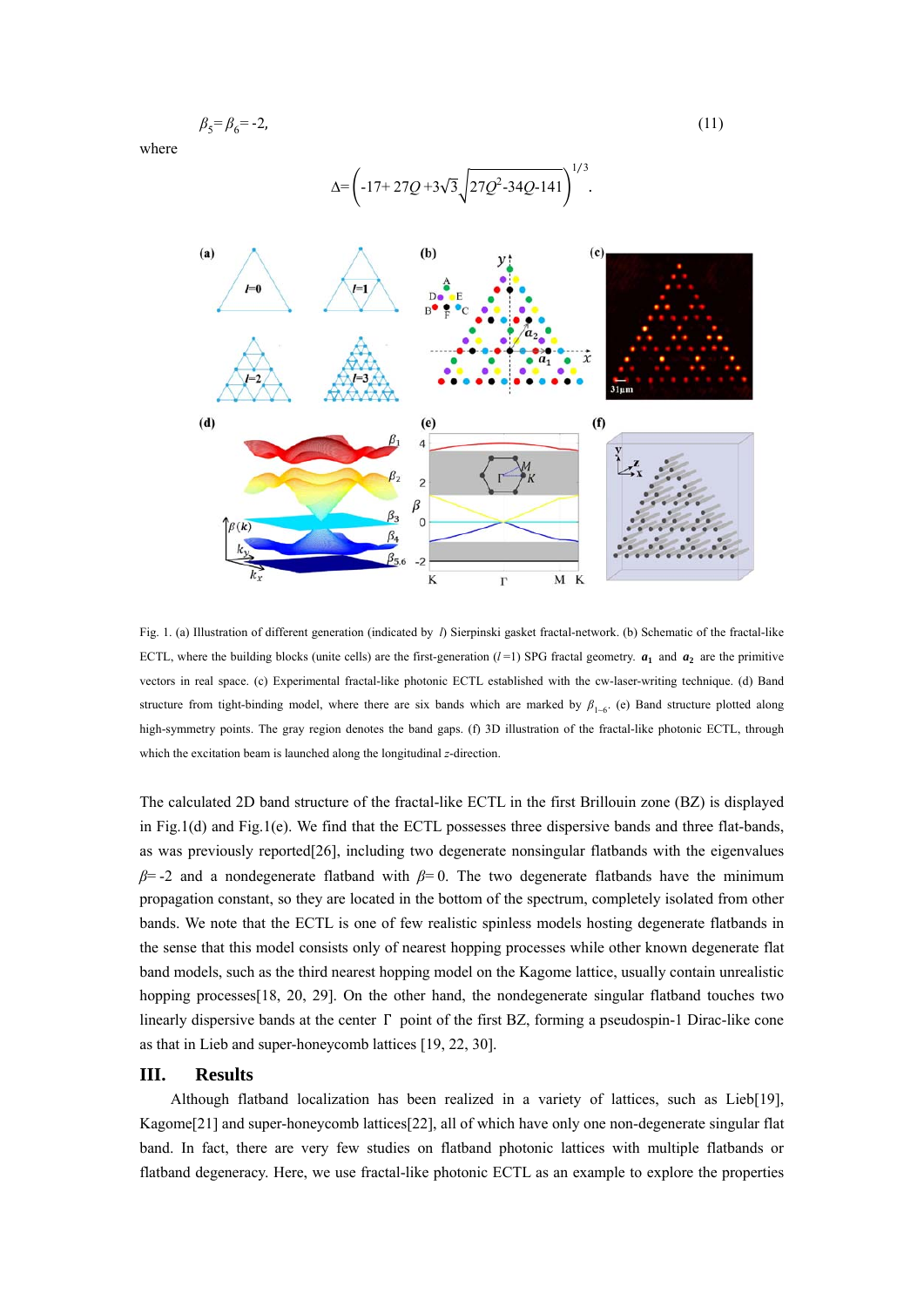of flatband states in lattices with multiple flatbands consisting of singular non-degenerate and nonsingular degenerate flatbands. According to the results obtained in Sec. II, the eigenstate corresponding to the non-degenerate flat-band  $\beta_3$  can be obtained as

$$
|\beta_{3},\mathbf{k}\rangle=c_{1}\left(1-e^{ik_{1}},e^{-ik_{3}}-1,e^{ik_{1}}-e^{-ik_{3}},e^{-ik_{3}}-e^{-ik_{1}},1-e^{ik_{3}},e^{ik_{1}}-1\right)^{T},\qquad(12)
$$

where  $c_1 = \{4[3-\cos k_x - 2\cos(k_x/2)\cos(\sqrt{3}k_y/2)]\}^{-1/2}$ . One can choose  $a_k = c_1^{-1}$ , which makes  $a_k | \beta_{\gamma,k} \rangle$  in the form of a finite sum of the Bloch phases. This leads to the amplitude of CLS-1 with the form

$$
A_{0,\mathbf{R}}^{(\text{CLS-1})} = (\delta_{\mathbf{R},0} - \delta_{\mathbf{R},a_{1}}, \delta_{\mathbf{R},a_{3}} - \delta_{\mathbf{R},0}, \delta_{\mathbf{R},a_{1}} - \delta_{\mathbf{R},a_{3}}, \delta_{\mathbf{R},a_{3}} - \delta_{\mathbf{R},a_{1}}, \delta_{\mathbf{R},0} - \delta_{\mathbf{R},a_{3}}, \delta_{\mathbf{R},a_{1}} - \delta_{\mathbf{R},0})^{T}.
$$
(13)

From Eq. (13) we see that the CLS-1 occupies 12 lattice sites over three different unit cells, and it has the amplitudes +1 at A and E sites and −1 at B and F sites in the *R=* 0 unit cell, and +1 at C and F (B and D) sites and −1 at A and D (C and E) sites in the *R=-a* (*R=a*) unit cell, as shown in Fig. 2(a1). The eigenvector  $\alpha_k | \beta_{3,k} \rangle$  indicates that this nondegenerate flatband belongs to the singular flatband class because  $\alpha_k | \beta_1, k \rangle = 0$  at  $\mathbf{k} = 0$ , and therefore the *N* translated copies of CLS-1 cannot form a complete set, where *N* is the number of unit cells in the system[18, 20, 29]. On the other hand, the eigenstates corresponding to the degenerate flat-band  $\beta_{5,6}$  are given by

$$
|\beta_{s}, \mathbf{k}\rangle = c_{2} \left(e^{ik_{3}} + e^{ik_{2}}, e^{ik_{3}} - 1, -1 - e^{ik_{2}}, -e^{ik_{3}} - e^{ik_{2}}, 0, 1 + e^{ik_{2}}\right)^{T},
$$
\n
$$
|\beta_{6}, \mathbf{k}\rangle = c_{3} \left(e^{ik_{3}} - e^{ik_{2}}, 1 + e^{ik_{3}}, -1 - e^{ik_{2}}, -1 - e^{ik_{3}}, 1 + e^{ik_{2}}, 0\right)^{T},
$$
\n(15)

where  $c_2 = [2(5+2\cos k_1 + 2\cos k_2 - \cos k_3)]^{-1/2}$ ,  $c_3 = [2(5+2\cos k_2 + 2\cos k_3 - \cos k_1)]^{-1/2}$ are normalization coefficients. Equations (14) and (15) indicate the flatband modes have zero amplitude on the E and F sublattices. Then, we can obtain the amplitudes of the CLS-2 and CLS-3

$$
A_{0,\mathbf{R}}^{(\text{CLS-2})} = (\delta_{\mathbf{R},\mathbf{a}_3} + \delta_{\mathbf{R},\mathbf{a}_2}, \delta_{\mathbf{R},\mathbf{a}_3} - \delta_{\mathbf{R},0}, -\delta_{\mathbf{R},0} - \delta_{\mathbf{R},\mathbf{a}_2}, -\delta_{\mathbf{R},\mathbf{a}_3} - \delta_{\mathbf{R},\mathbf{a}_2}, 0, \delta_{\mathbf{R},0} + \delta_{\mathbf{R},\mathbf{a}_2})^T, \tag{16}
$$

$$
A_{0,\mathbf{R}}^{(\text{CLS-3})} = (\delta_{\mathbf{R},\mathbf{a}_3} - \delta_{\mathbf{R},\mathbf{a}_2}, \delta_{\mathbf{R},0} + \delta_{\mathbf{R},\mathbf{a}_3}, -\delta_{\mathbf{R},0} - \delta_{\mathbf{R},\mathbf{a}_2}, -\delta_{\mathbf{R},0} - \delta_{\mathbf{R},\mathbf{a}_3}, \delta_{\mathbf{R},0} + \delta_{\mathbf{R},\mathbf{a}_2}, 0)^T, \tag{17}
$$

as shown in Figs. 2(b1) and 2(c1). One can note that  $c_2^{-1}|\beta_{s}, k\rangle$  and  $c_3^{-1}|\beta_{s}, k\rangle$  become zero at  $\mathbf{k} = (\pi, \pi/\sqrt{3})$  and  $\mathbf{k} = (0, 2\pi/\sqrt{3})$  respectively. Due to this property, one might conclude that these two degenerate flatbands are singular ones. However, due to the complete degeneracy between these two bands, one can make a nonsingular set of eigenvectors for those degenerate flatbands from the linear combinations between  $c_2^{-1} | \beta_{s} k \rangle$  and  $c_3^{-1} | \beta_{s} k \rangle$  because the singular momenta of  $c_2^{-1} | \beta_{s} k \rangle$  and  $c_3^{-1}$  $\vert \beta_{\epsilon}, \mathbf{k} \rangle$  are distinguished from each other. Therefore, these two degenerate flatbands belong to the nonsingular flatband category.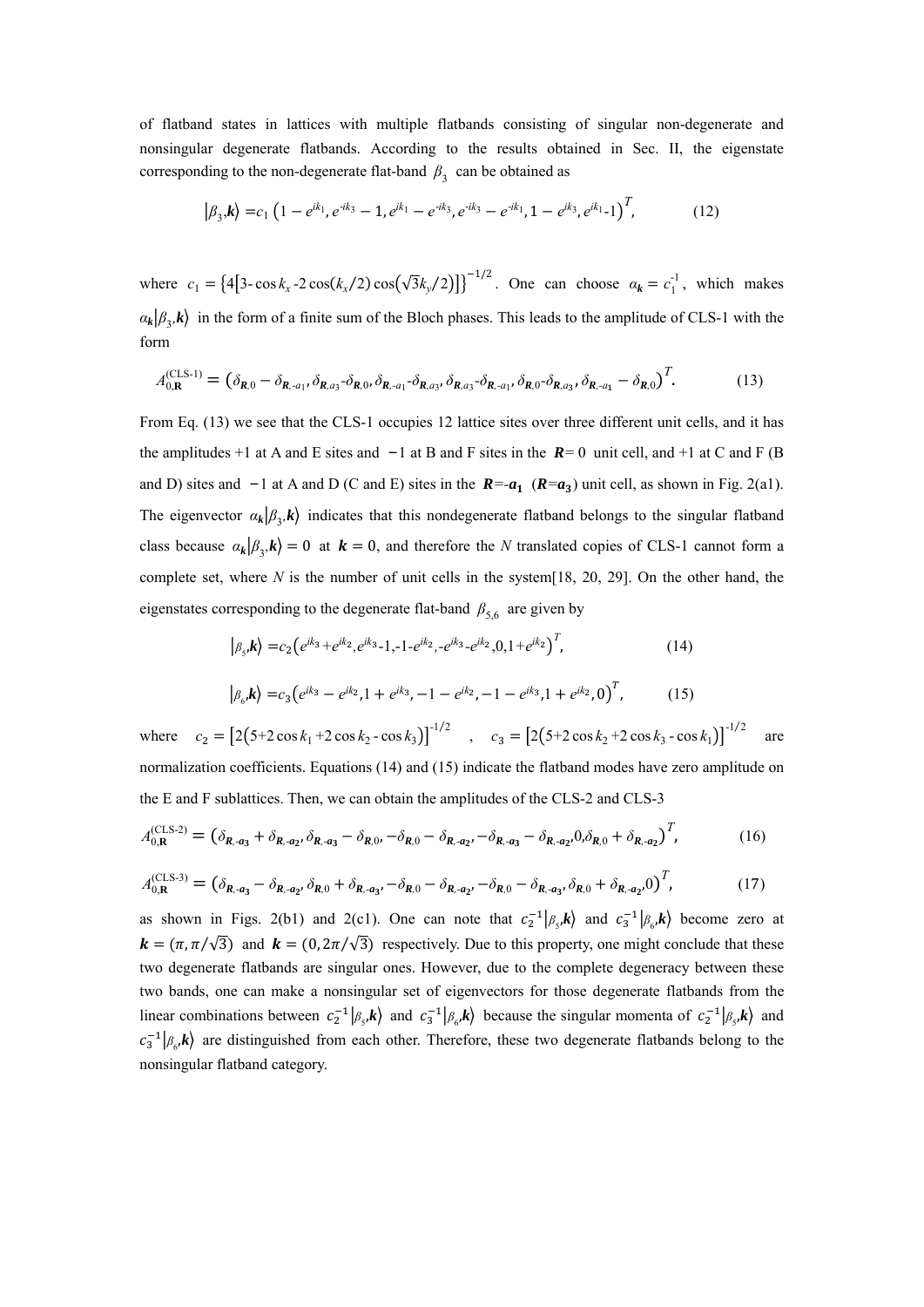

Fig. 2. Numerical results showing three different fundamental CLSs in fractal-like photonic lattices. (a1) Illustration of the CLS-1 for the nondegenerate flatband *β*=0, where zero amplitudes sites are denoted by gray color, and red and blue colors represent non-zero equal amplitudes with opposite phase . (a2) Superimposed pattern of the CLS-1 with the fractal-like lattice at input. (a3) Output transverse intensity pattern of the CLS-1 after propagating 1 cm through the lattice. (a4) and (a5) are the zoomed phase distribution and interferogram at output, confirming the phase structure shown in (a1). The layouts of (b1)-(b5) and  $(c1)$ - $(c5)$  are the same as in (a1)-(a5), except that they are for the CLS-2 and CLS-3 from the two degenerate flatbands with *β*= -2 .

First, we present numerical simulation and experimental observation of the fundamental CLSs propagating through the fractal-like photonic ECTL. When the CLS profiles shown in Figs.  $2(a1)-2(c1)$ are used as a probe beam at the input to the lattice, they remain localized and intact during propagation through the lattice due to excitation of the corresponding fundamental flatband eigenmodes, as shown in Figs. 2(a3)–2(c3). The corresponding phase structures of the output also match that of CLSs, as can be seen from the phase structure of the output shown in Figs.  $2(a4)-2(c4)$ , as well as the corresponding interferograms [Figs.  $2(a5)-2(c5)$ ] of the output beam obtained by interfering the output beam with an inclined plane wave. According to the interference stripes marked by the white dashed lines, one finds that the initial out-of-phase structure is well preserved. These results clearly indicate that the CLSs obtained from the tight-binding model are indeed the flatband eigenstates associated with the three flatbands.

To observe the above distinct CLSs in experiments, we use the cw-laser-writing technique to construct the finite-sized fractal-like photonic ECTL in a nonlinear crystal, as established previously already to observe the flatband states in Lieb lattice[19], super-honeycomb lattice[22] and Kagome lattice[21]. For the writing process, an ordinarily polarized beam from a solid-state laser (532 nm) is sent through the biased SBN:61 photorefractive crystal after passing through a spatial light modulator (SLM) and a 4F system. The beam is configured to exhibit quasi-nondiffracting in the 10-mm-long crystal which writes the waveguides with controllable position. An experimentally established fractal-like photonic ECTL with a lattice spacing of 31  $\mu$ m is shown in Fig. 1(c), which remains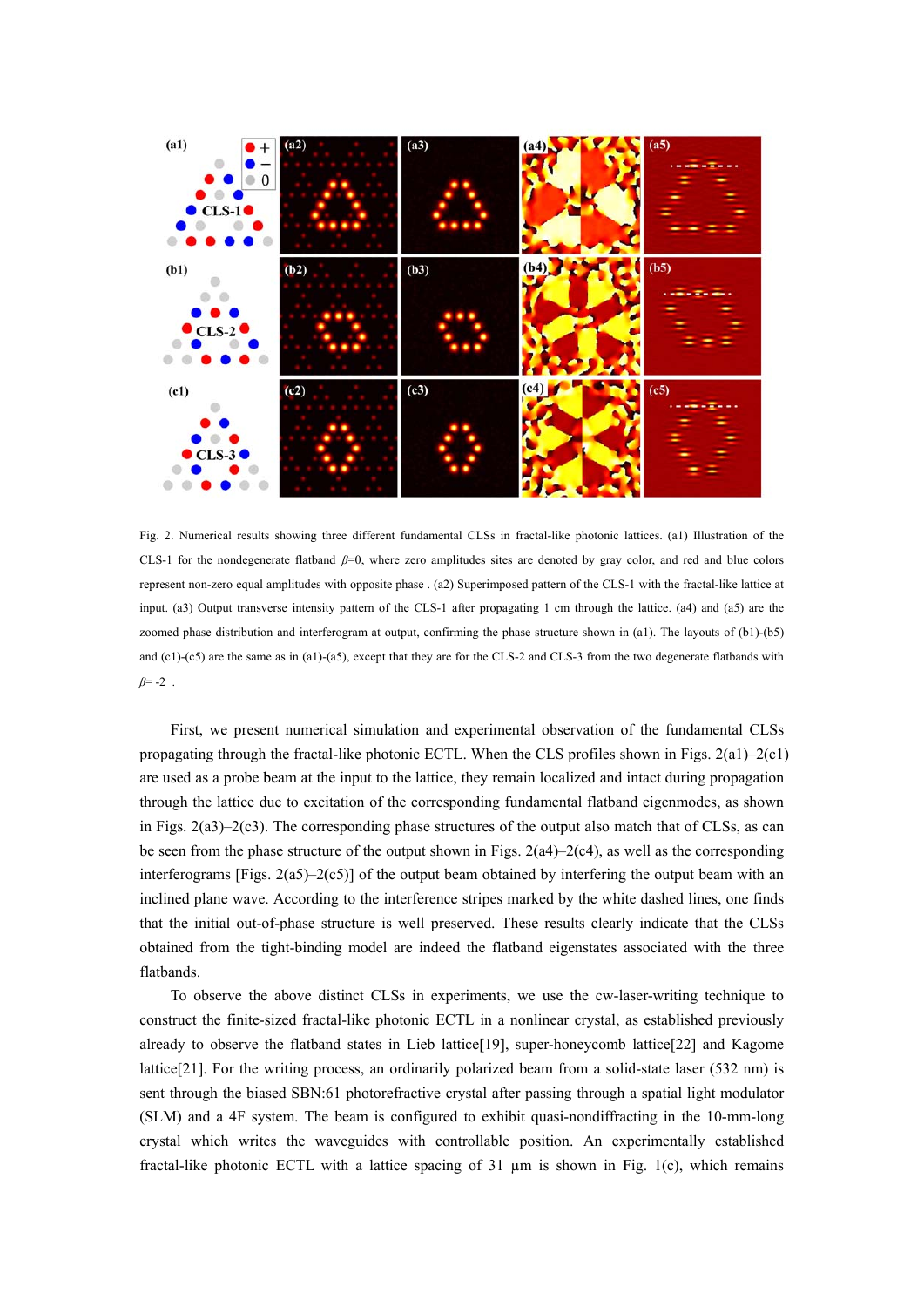invariant during the entire writing and probing process due to the photorefractive "memory effect"[19]. For probing, an extraordinarily polarized beam with appropriate initial phase modulation to match that of the CLSs is launched into the lattice to observe localized propagation of different CLSs. Indeed, when the probe beam with the CLS-1 pattern (Fig.  $3(a1)$ ) is sent into the lattice, the probe beam remains localized in the initially excited waveguides (Fig. 3(a2)) after 10-mm propagation, and its phase structure can be seen from the interferograms obtained by interfering the output with a broad beam (quasi-plane wave) as shown in Fig. 3(a3). As an example, we show that the bottom two sites are in phase with each other but their phase is opposite with the neighboring site in the dotted white box, characterizing the phase structures of CLS-1. Likewise, when the probe beam is shaped into the pattern of CLS-2 (Fig. 3(b)) and CLS-3(Fig. 3(c)), both output patterns through the lattice remain localized, and the corresponding interferograms indicate that their phase structure is also preserved [Fig.3(b1-b3) and Fig.3(c1-c3)]. These experimental results agree well with the corresponding simulation results displayed in Fig.2. Furthermore, for a direct comparison, we show that if the spots in the probe beam are all in phase  $(Fig. 3(d1))$  which does not match the phase structure of the eigenmode CLS-1, the input beam simply cannot be localized, but rather it couples to other neighboring waveguides as shown in Fig. 3(d2) and Fig. 3(d3).



Fig. 3. Experimental demonstration of three different fundamental CLSs in fractal-like photonic lattices corresponding to those in Fig.2. Shown in (a1-a3) are the probe beam for excitation of CLS-1 at input, its output through the lattice, and its zoom-in interferogram to show the phase structure in the region highlighted by the white dotted box in (a2). Shown in (b1-b3) and (c1-c3) are the corresponding results for observation of CLS-2 and CLS-3, respectively. (d1-d3) show a typical example (corresponding to CLS-1) when the excitation beam has in-phase relation for all sites, so it cannot remain localized during propagation (d2).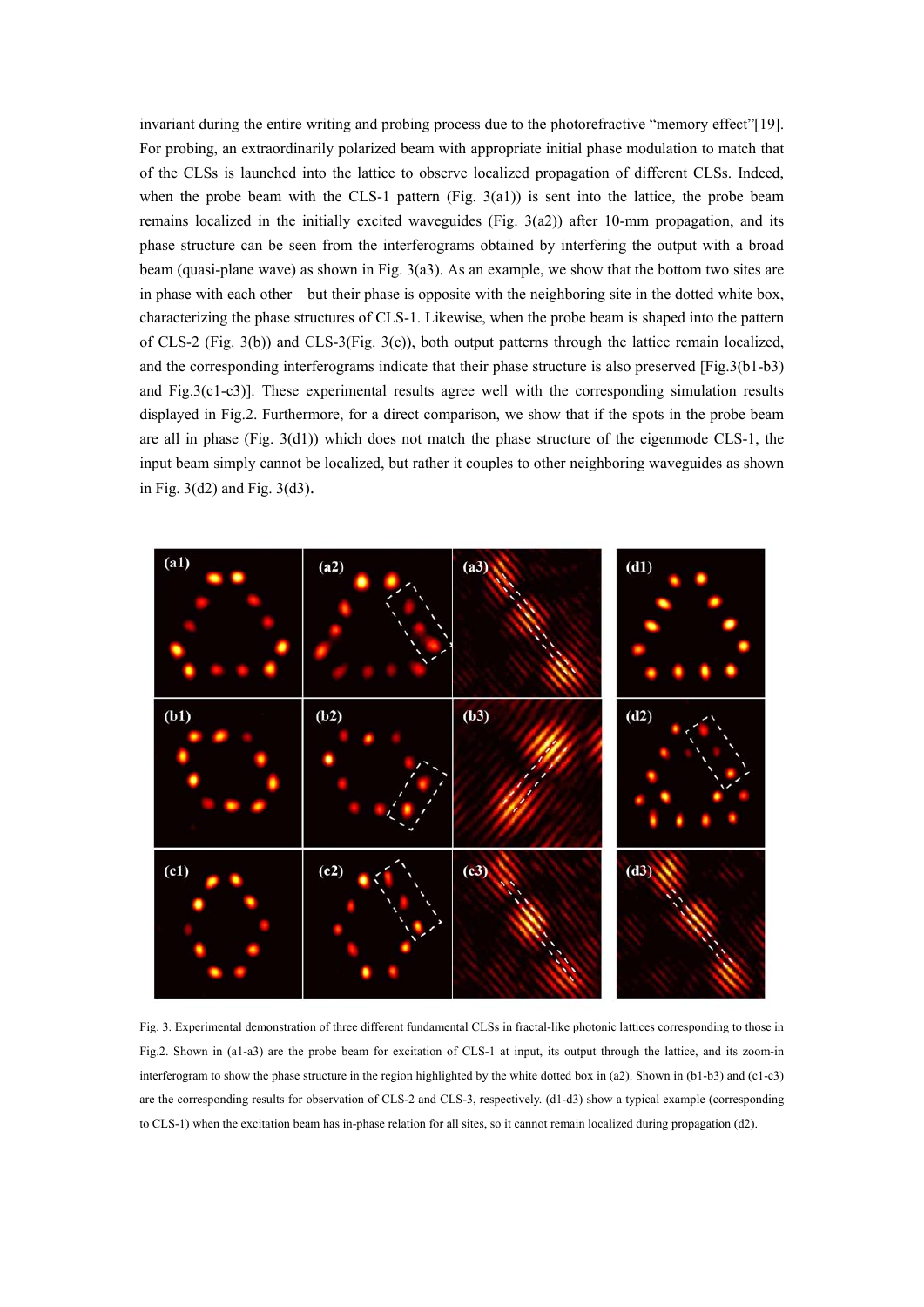Next, we study the propagation dynamics of linear superposition of the CLSs from the degenerate nonsingular flatbands. For the degenerate flat-bands with *β*= -2, we can find another form of the flatband eigenstates by appropriately combining the fundamental CLSs from  $\left|\beta_{5},k\right\rangle$  and  $\left|\beta_{6},k\right\rangle$ ,

$$
|\beta^{'},\mathbf{k}\rangle = c_4 \left(e^{ik_2} + e^{ik_3}, -1 - e^{ik_3}, e^{ik_2} - 1, 0, -e^{ik_2} - e^{ik_3}, 1 + e^{ik_3}\right)^T, \tag{18}
$$

where  $c_4 = \left[2(5+2\cos k_1 + 2\cos k_3 - \cos k_2)\right]^{-1/2}$ , which can be obtained directly from the symmetry of the ECTL lattice, as displayed in Fig. 4(b3) and labeled as CLS-4. The amplitude and phase distributions of these superimposed CLSs are the same and their directions form an angle of 120° with each other. It is noted that these CLS superpositions are not all linearly independent, as one of the three can be represented by a linear combination of the other two, as depicted in Fig. 4(a1)-4(a3). Note that one cannot obtain a single rhombic CLS-4 from the rhombic CLS-2 and CLS-3. In other words, it is impossible to obtain a single rhombic CLS by the linear combination of other kinds of rhombic CLSs. The linear combination of these three CLSs leads to a super-CLS (Fig. 4(b4)) with the same shape but different phase distribution as compared with the CLS-1 from the singular flatband *β*= 0. Obviously, the super-CLS with the alternating out-of-phase distribution is also an eigenmode of the nonsingular flatband *β*= -2. In our experiment, these localized superposition mode 2 CLS-4s and super-CLS are also observed in the ECTL, as shown in (Fig. 4(a4)) and (Fig. 4(b5)). In contrast, when the probe beam is changed into in-phase structure, the output pattern cannot be localized anymore with energy coupling to other nearest sites (see Fig. 4(a5) and Fig. 4(b6)). These results show clearly that the superposition of fundamental CLSs associated with the degenerate flatbands can lead to other complex localized structures.



Fig. 4. Experimental observation of flatband superposition states associated with two degenerate flatbands. (a1)-(a3) Illustration of the rhombic CLS-4s in (a3) which is obtained by a linear combination of CLS-2s in (a1) and CLS-3s in (a2). (a4)-(a5) shows typical experimental results of the observed output intensity patterns corresponding to (a3), when the excitation beam is modulated with out-of-phase relation for adjacent sites (a4) or simply all in-phase relation for direct comparison. (b1)-(b6) Corresponding results for the super-CLS obtained by linear superposition of three fundamental CLSs, which displays same intensity but different phase distribution as compared with the CLS-1 in Fig. 2(a1) that belongs to the singular nondegenerate flatband.

#### **IV. Dynamical oscillation of flatband superposition states**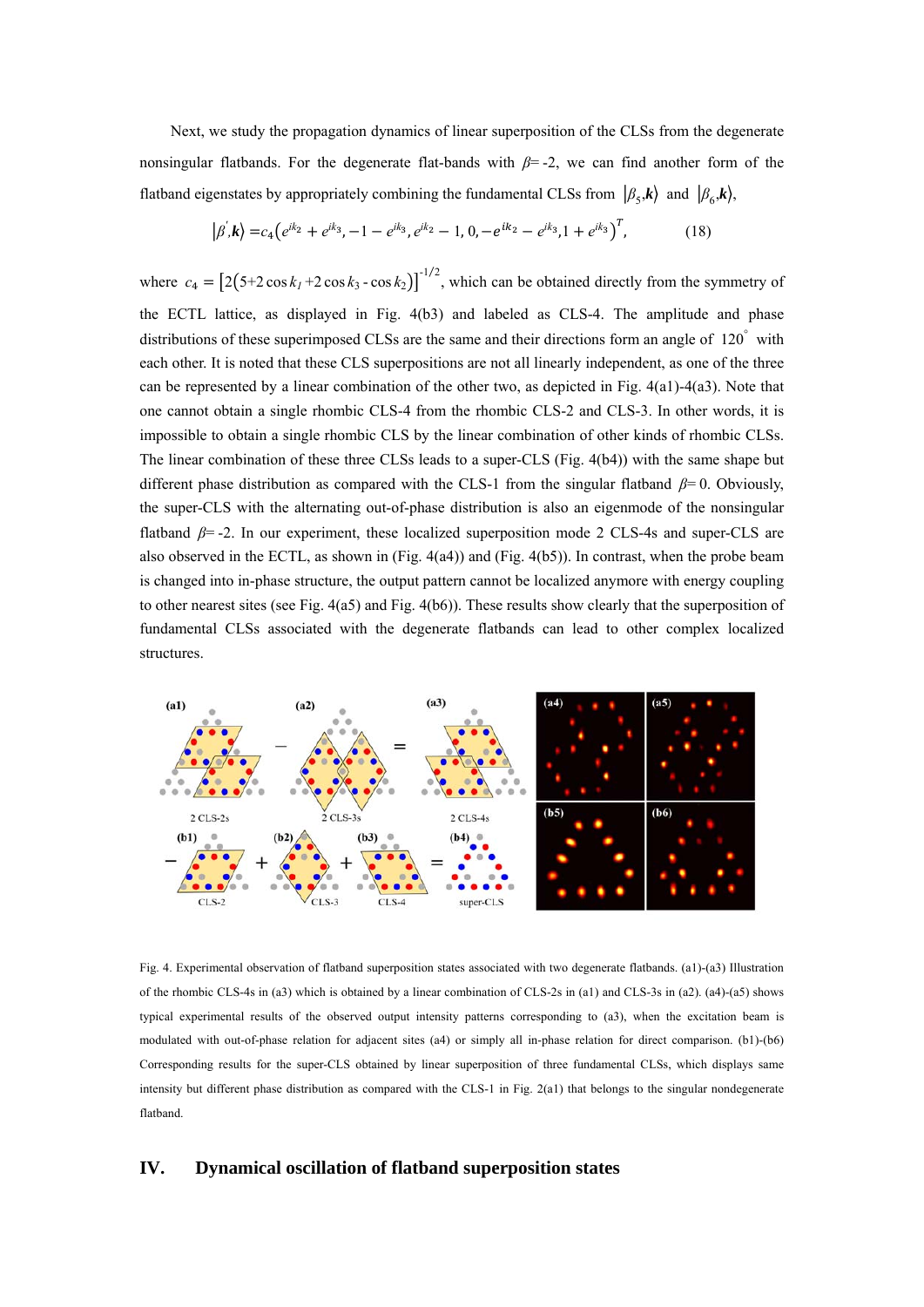Finally, we explore the dynamics of the flatband states by superposition of the CLSs from both the singular nondegenerate flatband  $(β=0)$  and the nonsingular degenerate flatbands  $(β=2)$ . Specifically, the superposition flatband state is constructed by a linear combination of CLS-1 and the super-CLS as shown in Fig.5(a), and the simulation results for long propagation distance to  $z=340$  mm are summarized in Figs. 5(b1)-5(b6). We find that during propagation the initial excitation leads to intensity distribution always in a finite number of sites, although there is oscillation between these sites that results in shifting of the intensity peak: The minimum is the number of sites occupied by the superposition state after diffraction cancellation, whereas the maximum is the number of sites occupied by the union set of the two independent CLSs before diffraction cancellation. This oscillation can be seen more clearly from the side-view propagation of the superimposed state across one period as shown in Fig. 5(c). If we divide a period of propagation distance (around 340 mm for the parameters used) into two parts, then the evolution of the second part is a z-reversal of the first part along the propagation direction. The periodic oscillation of the superimposed mode is due to the mode beating between two different flatband CLSs which have different propagation constants. The difference between the propagation constants of the two CLSs determines the oscillation period. Such long distance dynamical oscillation of the CLS superposition states, however, cannot be realized in our current experimental condition due to the limited length of the photorefractive crystal.

Before closing, we would like to point out that, this current work has focused only on demonstration of the fundamental CLSs and their superpositions in fractal-like photonic lattices. However, there are many open issues remain to be explored. For example, we already showed that one can encounter with flat bands with a "plane degeneracy", where a flat band touches another flat band all over the Brillouin zone. How the plane degeneracy differs from the point degeneracy? Can the flat-band degeneracy give rise to NLSs, also the robust boundary modes (RBMs) [15]? Based on the tailored edge-centered triangle lattice constructed from the Sierpinski gasket, several typically direct and indirect manifestations of the NLSs, such as the (straight and wavy) line states, the RBMs, and the flat-band loop states in Corbino-shaped geometry can be realized. We find that the necessity of the existence of the NLSs depends on the selection of the spanning sets of the degenerate flat band, as well as the singularity of the flat band. These results on NLS formation along with their implication to real-space topology will be reported elsewhere.



Fig. 5. Numerical results of dynamical oscillation of the localized states from superposition of CLSs belonging to different flatbands. (a) The flatband superposition state is depicted as colored sites obtained from the linear superposition of CLS1 with *β*= 0 and super-CLS with *β*= -2. (b) Snapshots of output transverse intensity patterns at different propagation distances. (c) "Side view" evolution of the mode profiles during dynamical oscillation taken along the dashed line in (b).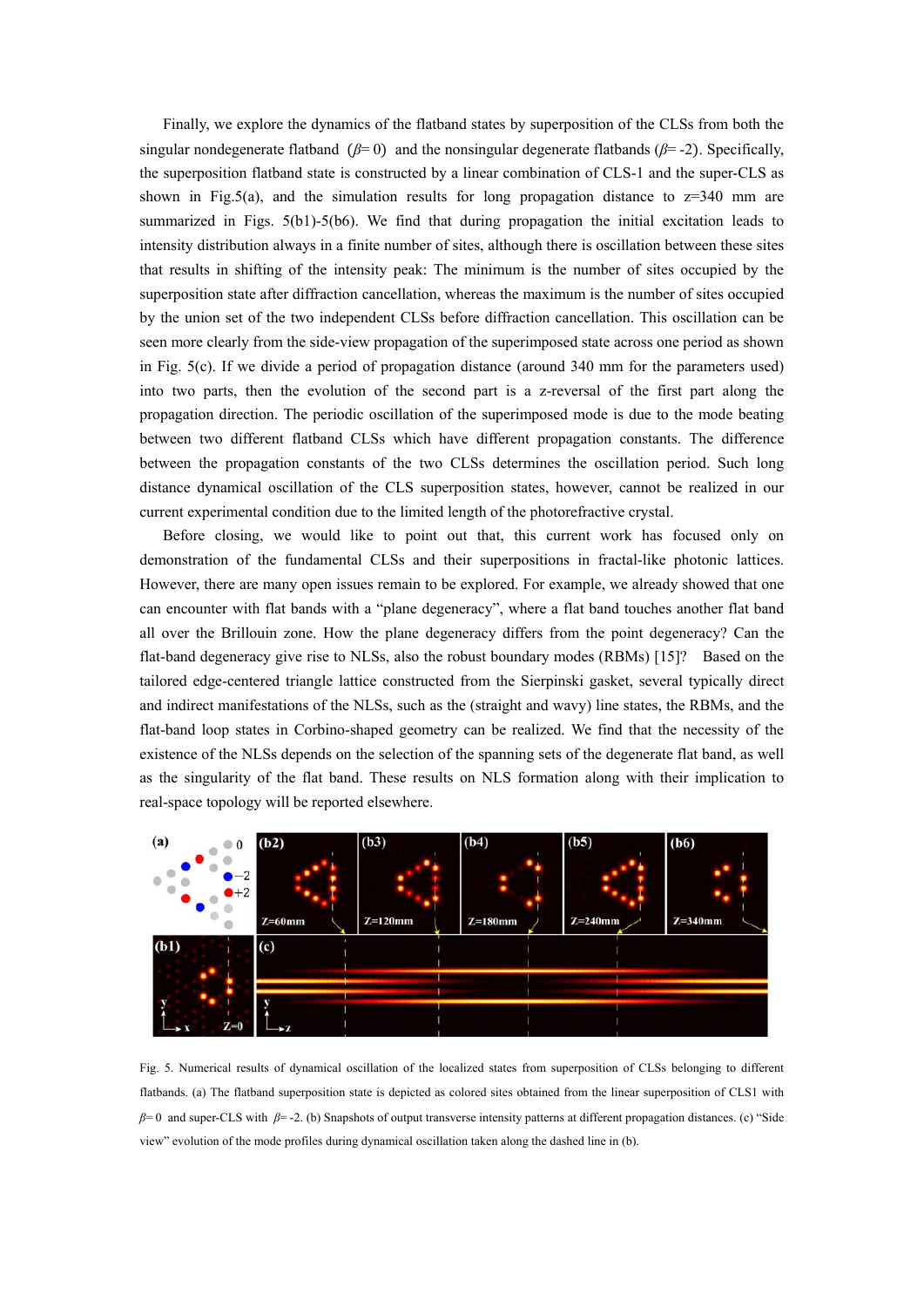## **V. Conclusion**

In conclusion, we have experimentally established the photonic fractal-like ECTL lattices with both singular nondegenerate and nonsingular degenerate flat-bands by the cw-laser-writing technique, and observed different types of CLSs and their superposition states. In addition, the dynamical oscillation of superposition states arising from flatbands with different eigenvalues is also numerically verified in such lattices. The fractal-like photonic lattices presented here may provide inspiration for exploring the fundamentals and applications of flat-band physics and fractal photonic topological insulators in other systems beyond photonics. In particular, our results may bring about new opportunities to explore many intriguing phenomena such as the NLSs and real-space topology, nonlinear flatband states and fractal flatband topology in such unconventional lattices.

## **Acknowledgement:**

This work was supported by National Key R&D Program of China (2017YFA0303800); National Natural Science Foundation of China (11922408, 11674180 and 91750204); the Fundamental Research Funds for the Central Universities(63213041), PCSIRT (IRT\_13R29), 111 Project (No. B07013) in China. J.W.R. was supported by the National Research Foundation of Korea (NRF) Grant funded by the Korea government (MSIT) (Grant No. 2021R1A2C1010572) and (Grant No. 2021R1A5A1032996).

## **References**

- 1. D. Leykam and S. Flach, "Perspective: Photonic flatbands," APL Photonics **3**, 070901 (2018).
- 2. D. Leykam, A. Andreanov, and S. Flach, "Artificial flat band systems: from lattice models to experiments," Advances in Physics: X **3**, 1473052 (2018).
- 3. L. Tang, D. Song, S. Xia, S. Xia, J. Ma, W. Yan, Y. Hu, J. Xu, D. Leykam, and Z. Chen, "Photonic flat-band lattices and unconventional light localization," Nanophotonics **9**, 1161-1176 (2020).
- 4. R. A. Vicencio Poblete, "Photonic flat band dynamics," Advances in Physics: X **6**, 1878057 (2021).
- 5. J. D. Bodyfelt, D. Leykam, C. Danieli, X. Yu, and S. Flach, "Flatbands under correlated perturbations," Phys Rev Lett **113**, 236403 (2014).
- 6. R. A. Vicencio, C. Cantillano, L. Morales-Inostroza, B. Real, C. Mejia-Cortes, S. Weimann, A. Szameit, and M. I. Molina, "Observation of Localized States in Lieb Photonic Lattices," Phys Rev Lett **114**, 245503 (2015).
- 7. S. Mukherjee, A. Spracklen, D. Choudhury, N. Goldman, P. Ohberg, E. Andersson, and R. R. Thomson, "Observation of a Localized Flat-Band State in a Photonic Lieb Lattice," Phys Rev Lett **114**, 245504 (2015).
- 8. S. Xia, Y. Hu, D. Song, Y. Zong, L. Tang, and Z. Chen, "Demonstration of flat-band image transmission in optically induced Lieb photonic lattices," Opt Lett **41**, 1435-1438 (2016).
- 9. Y. Zong, S. Xia, L. Tang, D. Song, Y. Hu, Y. Pei, J. Su, Y. Li, and Z. Chen, "Observation of localized flat-band states in Kagome photonic lattices," Opt Express **24**, 8877-8885 (2016).
- 10. E. Travkin, F. Diebel, and C. Denz, "Compact flat band states in optically induced flatland photonic lattices," Applied Physics Letters **111**, 011104 (2017).
- 11. R. Khomeriki and S. Flach, "Landau-Zener Bloch Oscillations with Perturbed Flat Bands," Phys Rev Lett **116**, 245301 (2016).